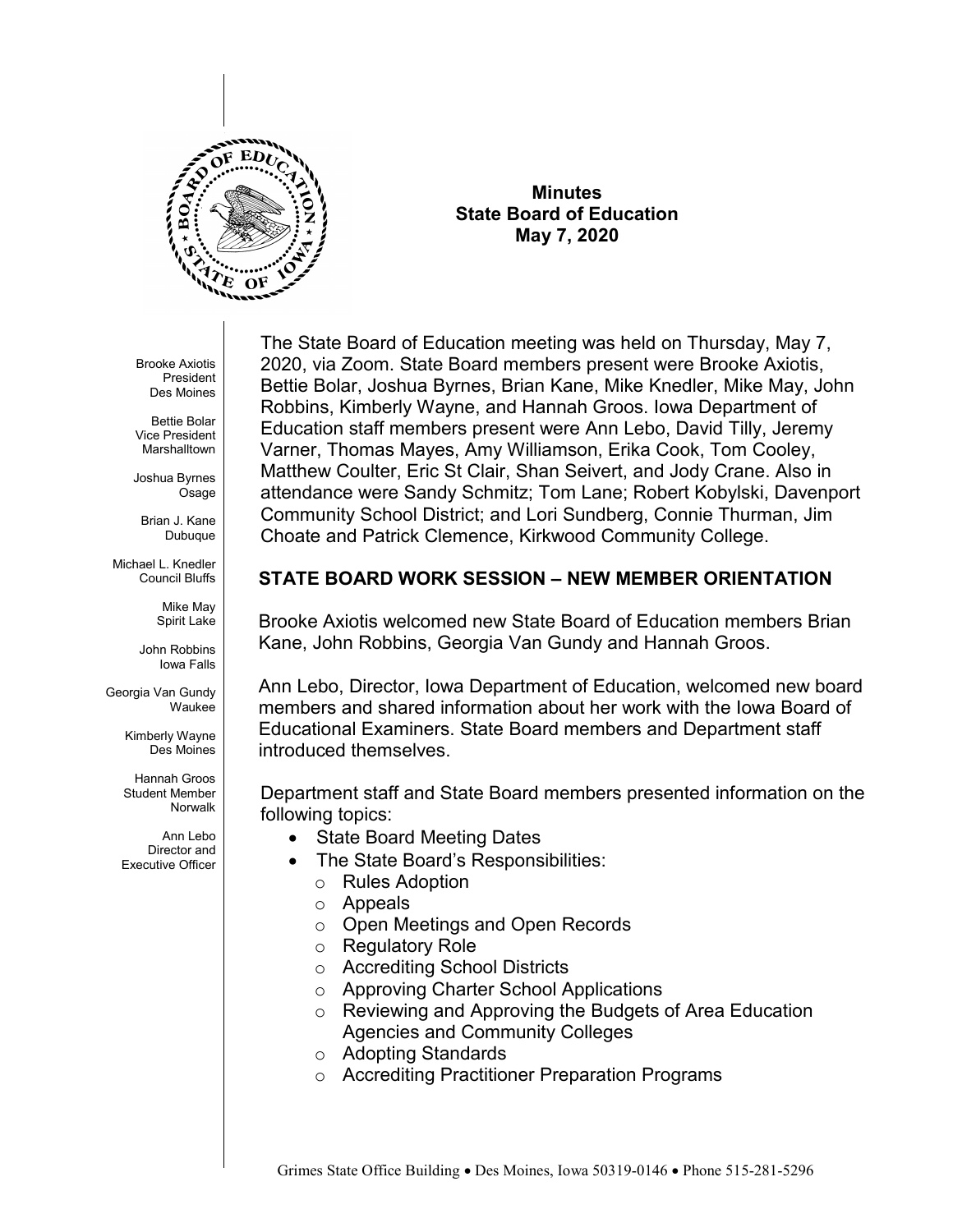- Community College Council
- Interrelationship Between Department and State Board Responsibilities
- Iowa Department of Education Table of Organization
- Process Used to Develop State Board Agenda
- Master Calendar
- Framework for Policy Development and Decision Making
- State Board Operating Guidelines
	- $\circ$  Operating Guideline #3 Meeting Procedures
	- $\circ$  Operating Guideline #9 Handling of Public Concerns
	- $\circ$  Operating Guideline #10 Planning, Goal Setting and Accountability
- Travel/Expense Reimbursement
- Information Technology

## **STATE BOARD BUSINESS MEETING**

Ann Lebo called the meeting to order at 10 a.m.

### **Welcome New State Board Members**

Ann Lebo welcomed new board members Brian Kane, John Robbins, Georgia Van Gundy and Hannah Groos.

It was moved by John Robbins and seconded by Brooke Axiotis to approve the May agenda.

A roll call vote was taken: Aye: Brooke Axiotis, Bettie Bolar, Joshua Byrnes, Brian Kane, Mike Knedler, Mike May and John Robbins. Nay: None. The motion carried.

This meeting was conducted in electronic format, with remote access information provided in the notice of the meeting, as permitted by section nine of Governor Reynolds's proclamation of March 19, 2020.

### **ELECTION OF OFFICERS**

Mike Knedler nominated Brooke Axiotis for president of the board. Axiotis had no objection to the nomination.

Brian Kane made a motion and Mike Knedler seconded to close nominations.

A roll call vote was taken to close nominations: Aye: Brooke Axiotis, Bettie Bolar, Joshua Byrnes, Brian Kane, Mike Knedler, Mike May and John Robbins. Nay: None. The motion carried.

A roll call vote was taken to elect Brooke Axiotis as president. Aye: Brooke Axiotis, Bettie Bolar, Joshua Byrnes, Brian Kane, Mike Knedler, Mike May and John Robbins. Nay: None. The motion carried.

Axiotis was elected president.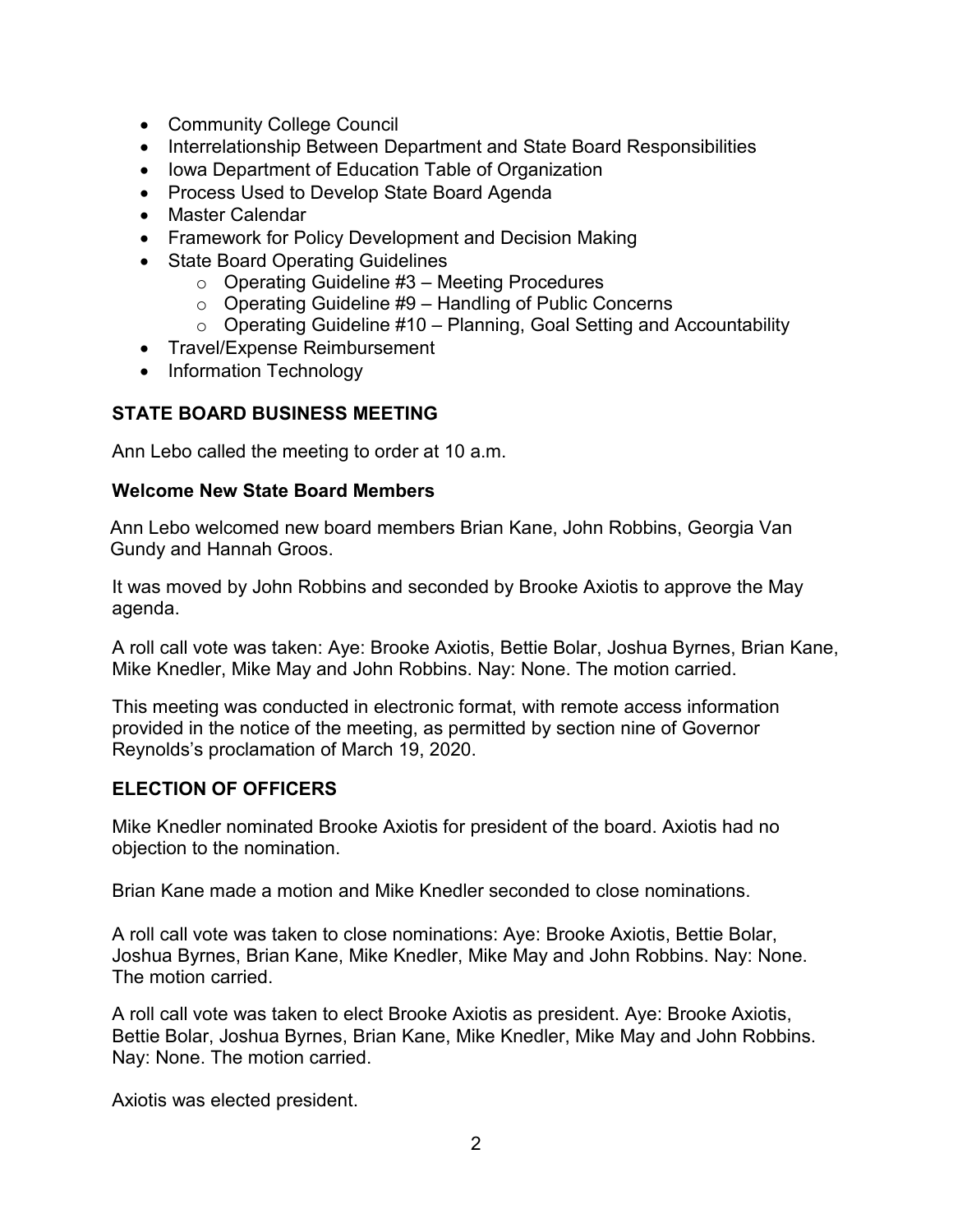Mike Knedler nominated Bettie Bolar for vice president of the board. Bolar had no objection to the nomination.

A roll call vote was taken to close nominations: Aye: Brooke Axiotis, Bettie Bolar, Joshua Byrnes, Brian Kane, Mike Knedler, Mike May and John Robbins. Nay: None. The motion carried.

A roll call vote was taken to elect Bettie Bolar as vice president. Aye: Brooke Axiotis, Bettie Bolar, Joshua Byrnes, Brian Kane, Mike Knedler, Mike May and John Robbins. Nay: None. The motion carried.

### **COMMUNICATION**

## **Public Comment**

There was no public comment.

## **Director's Report**

Director Lebo stated that the majority of the work she has been doing has been tied to the Department's coronavirus (COVID-19) response. She reported on the role she has been playing as part of the State Emergency Operations Center (SEOC), which is located at the National Guard Building.

All Department guidance on COVID-19 is located on the Department's webpage along with recordings of biweekly conference calls that are held with school leaders.

Lebo spoke about continuous learning plans and Return-to-Learn guidance. She also shared details on the Coronavirus Aid, Relief, and Economic Security Act (CARES Act) funding, of which Iowa received over \$71.6 million.

In addition to written guidance and biweekly conference calls with school leaders, Lebo speaks at press conferences and has conference calls with caucus staff to address any questions.

A comment was made thanking the Department for doing an outstanding job in communicating with schools in a timely manner. There was discussion regarding the allocation of the CARES Act funding to K-12 schools and community colleges, and how Return-to-Learn plans will help schools prepare for the fall.

## **Legislative Update**

Shan Seivert, Policy Liaison, Division of Policy and Communications, reported that during the legislative session she provides a verbal legislative update at State Board meetings and also provides written legislative updates. At the end of the session, the Department sends school districts a "letter to the field," which is a summary of legislation.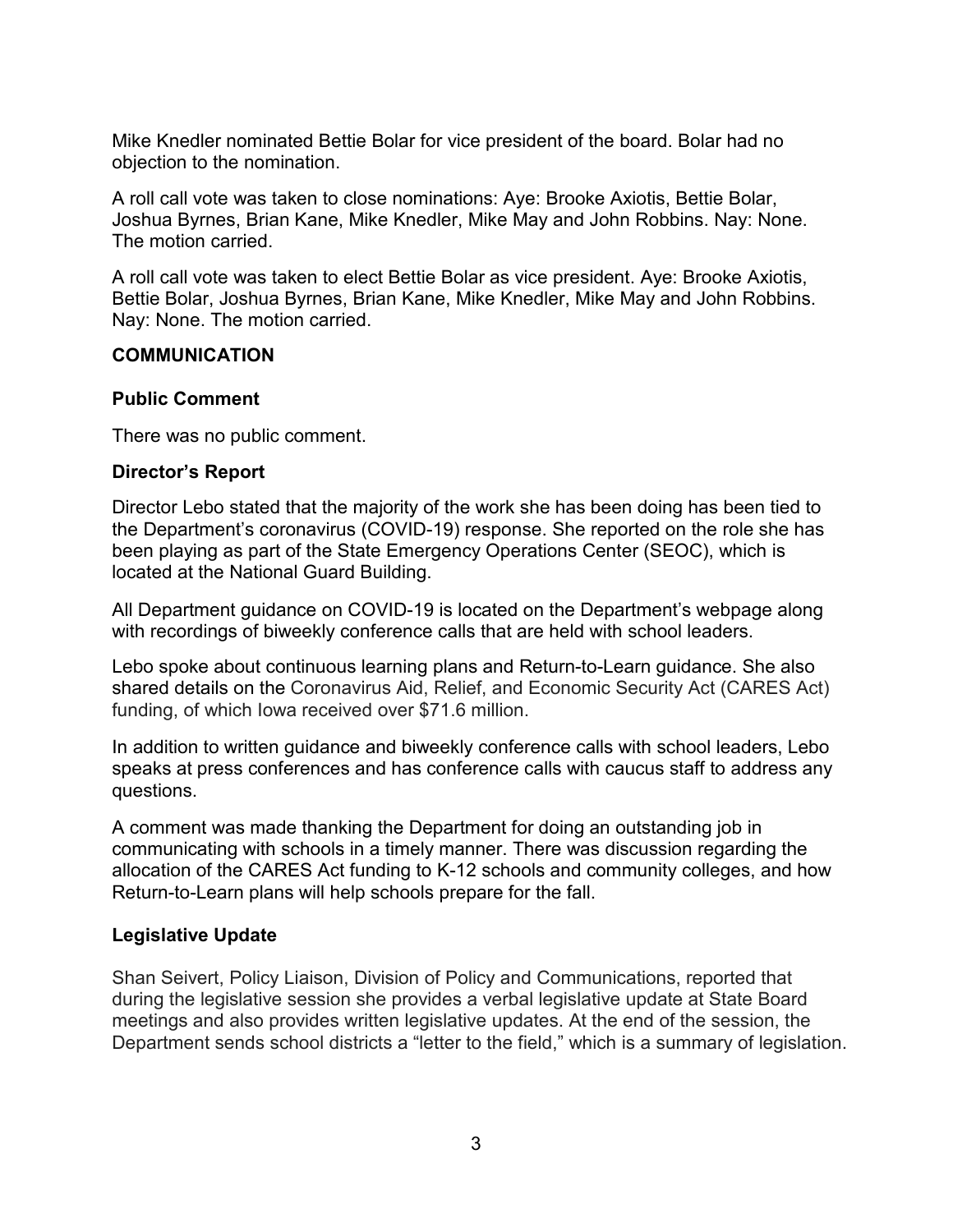The Legislative Council extended the session suspension through May 15. The Legislature continues to look at different ways to process bills. At this time, it is uncertain what the legislative session will look like when it resumes. When the Legislature reconvenes, it needs to address appropriations and budget bills. Action on policy bills is unknown at this time.

## **CONSENT AGENDA**

Mike May made a motion and Joshua Byrnes seconded to approve the consent agenda.

A roll call vote was taken. Aye: Brooke Axiotis, Bettie Bolar, Joshua Byrnes, Brian Kane, Mike Knedler, Mike May, John Robbins and Kimberly Wayne. Nay: None. The motion carried.

# **BOARD ACTION/DISCUSSION AGENDA**

## **Kirkwood Community College Comprehensive Accreditation Report – Fiscal Year 2020**

Chris Russell, Consultant, Bureau of Community Colleges, spoke about the community college accreditation visit cycle. He introduced the following Kirkwood Community College representatives: Lori Sundberg, Connie Thurman, Jim Choate and Patrick Clemence.

The Kirkwood Community College Comprehensive Accreditation Report was presented. This report is an evaluation of Kirkwood for continued state accreditation as an associate degree-granting institution. The Department conducted the on-site portion of the evaluation on February 25-26, 2020. The report reflects the review team's observations and determinations made during Kirkwood's comprehensive desk and site reviews.

As mandated by Iowa Code section 260C.47, the accreditation team, including two external peer reviewers, assessed Kirkwood's compliance with eight Iowa State Accreditation Standards via a structured process of document review and on-site interviews. The team also reviewed the most recent Higher Learning Commission (HLC) regional accreditation report to ensure that any findings have been addressed. Iowa's process has been designed not to duplicate the HLC accreditation process.

Russell shared background information on Kirkwood, the institution's special topic (cocurricular assessment), compliance with HLC criteria, and the findings for the following state accreditation standards:

- Faculty Qualifications
- Faculty Teaching Load
- Special Needs
- Career and Technical Education Evaluations and Timelines
- Strategic Planning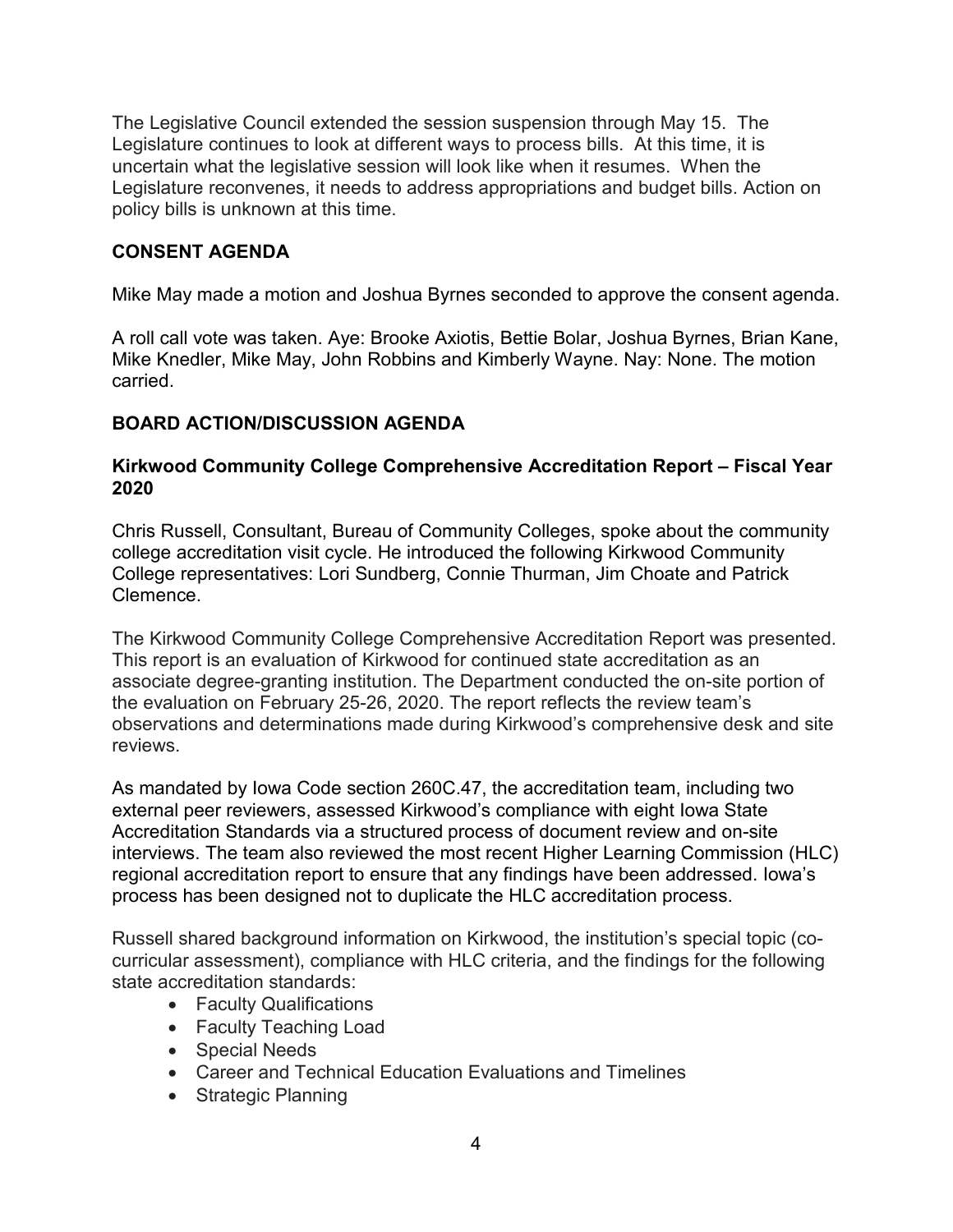- Physical Plant and Facilities
- Quality Faculty Plan
- Senior Year Plus Programs

Kirkwood representatives presented a PowerPoint that addressed:

- Kirkwood Overview
- Strategic Planning
- Accreditation
- Community Impact
- COVID-19 Pandemic
- Future Vision for Kirkwood

There was discussion about whether Kirkwood is prepared for an influx of students in the fall and retention rates for minority students.

**Motion** Bettie Bolar made a motion and Mike Knedler seconded that the State Board grant continued accreditation for Kirkwood Community College. A state interim visit will be conducted in fiscal year 2024.

**Vote**: A roll call vote was taken. Aye: Brooke Axiotis, Bettie Bolar, Joshua Byrnes, Brian Kane, Mike Knedler, Mike May, John Robbins and Kimberly Wayne. Nay: None. The motion carried.

### **Iowa Community Colleges Certified Budget Report – Fiscal Year 2021**

Eric St Clair, Consultant, Bureau of Career and Technical Education, presented the Iowa Community Colleges Certified Report. The State Board has statutory responsibility for approval of the community college certified budgets. The annual certified budget report is prepared by the Department each year in an effort to provide the State Board with background information necessary to review and approve these budgets.

St Clair reviewed the budget process and noted an error in the report on Table 1.

Jim Choate, Chief Financial Officer, Kirkwood Community College, provided an overview of the community college budget process.

There was discussion regarding how COVID-19 has impacted community college expenditures, revenues, and projections for next fiscal year.

**Motion**: Mike Knedler made a motion and Bettie Bolar seconded that the State Board approve the community college certified budgets as provided.

**Vote**: A roll call vote was taken. Aye: Brooke Axiotis, Bettie Bolar, Joshua Byrnes, Brian Kane, Mike Knedler, Mike May, John Robbins and Kimberly Wayne. Nay: None. The motion carried.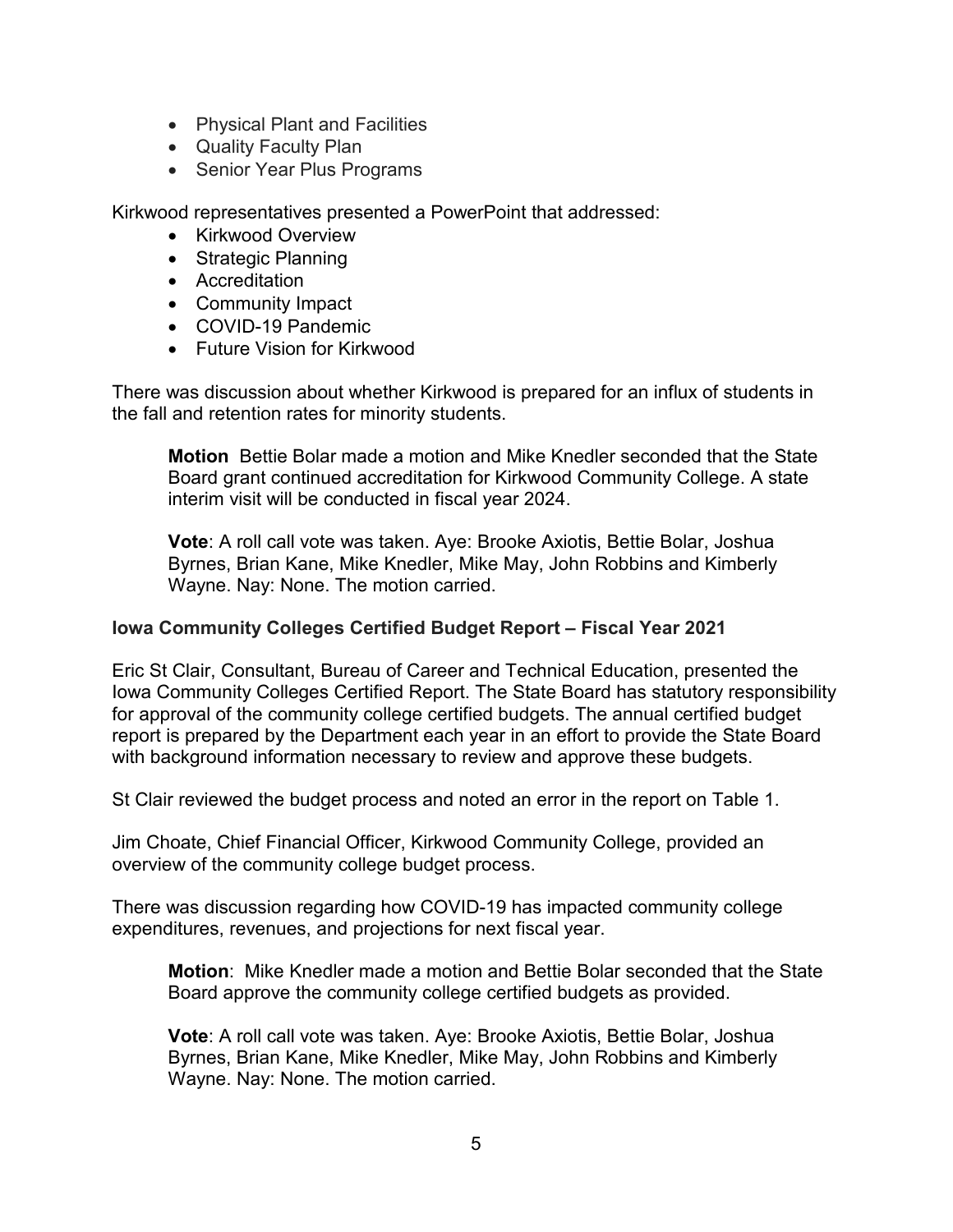### **2019 Iowa Teacher of the Year - End-of-Year Report**

Isbelia Arzola, Consultant, Bureau of School Improvement, introduced Chris Burke, 2019 Iowa Teacher of the Year. Burke shared comments and presented a PowerPoint that highlighted his travels and experiences while serving as the Teacher of the Year. He also spoke about the work he did to attract, recruit and retain teachers in the field.

#### **Davenport Community School District Accreditation Update**

Amy Williamson, Chief, Bureau of School Improvement, reported that the Davenport Community School District was placed on conditional accreditation in May 2019. She reviewed a broad timeline and provided background information regarding how it transpired that Davenport became conditionally accredited.

Tom Cooley, Chief, Bureau of School Business Operations, provided historical information on Davenport's financial position and action taken by the School Budget Review Committee. There was discussion regarding Davenport's allocation of approximately \$4 million through the CARES Act.

Robert Kobylski, Superintendent, Davenport Community School District, responded to a question regarding how the district is dealing with students' social-emotional problems (abuse, bullying and cyber bullying), while school is not in session due to the COVID-19 pandemic.

Williamson shared background information regarding the development of a document titled "Davenport CSD Conditional Accreditation Progress." She reminded the board, that members of the State Board and Davenport's administrative team met to negotiate goals and benchmark dates by which their corrective actions will be completed. Williamson pointed out that the final due date for completion of corrective action items is currently August 2020.

Williamson provided an update on the status of corrective action items 13, 16, 18, and 19. There was a question regarding Positive Behavior Interventions and Supports and crisis intervention.

Tom Lane, expert coach, shared information regarding his previous work experience and work he is doing with Davenport. He also provided an update on corrective action item 20.

Sandy Schmitz, implementation advisor, talked about her previous work experience and work she is doing with Davenport to address the district's special education noncompliance issues.

Kobylski spoke about his work experience and changes that are occurring in Davenport. He referenced a document provided to the board titled "Davenport CSD Updates for the May 7, 2020, State Board Zoom Meeting."